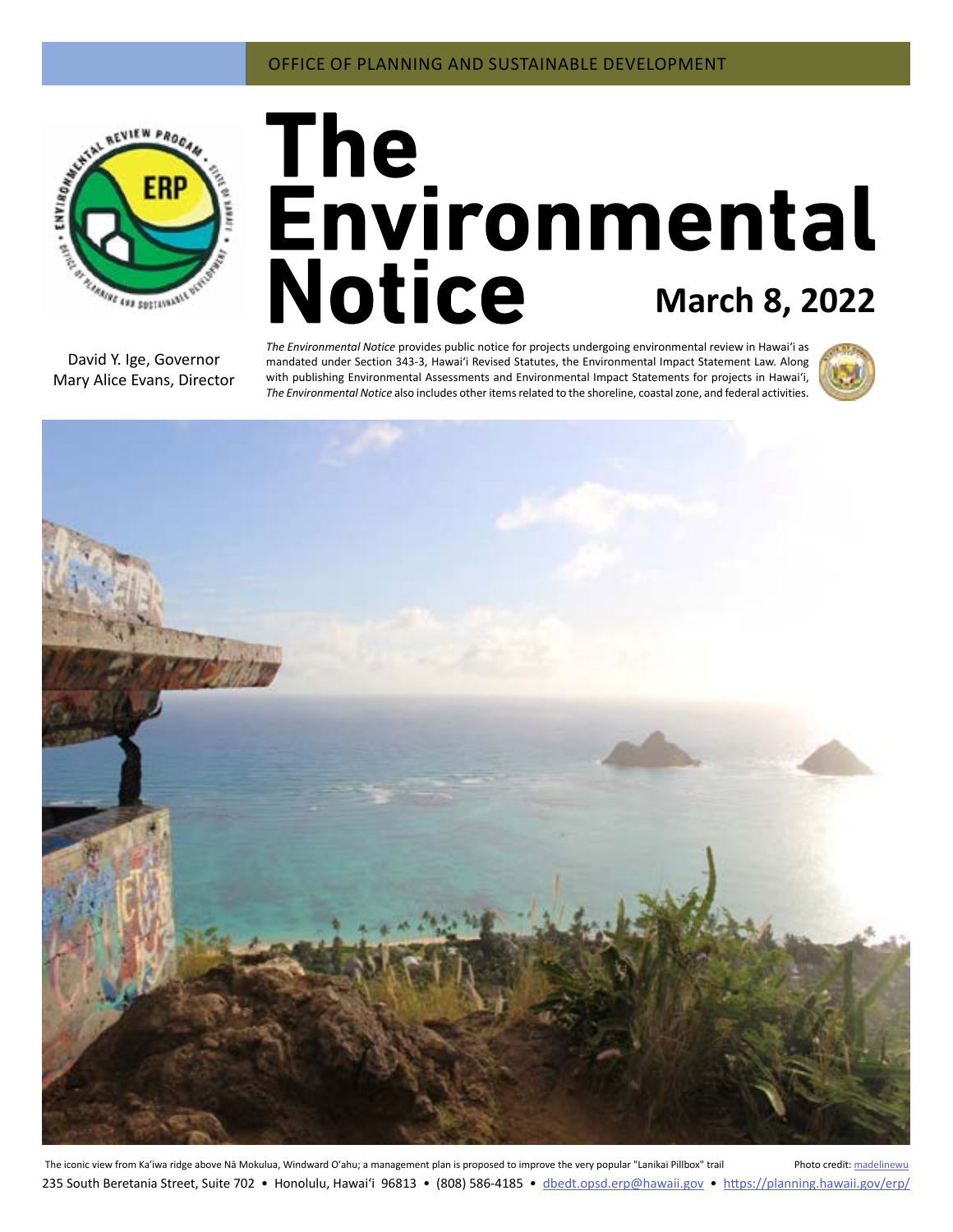# Table of Contents

| STATEWIDE MAP OF NEW HRS CHAPTER 343 DOCUMENTS & DETERMINATIONS<br>2                                                                                                                                                           |  |
|--------------------------------------------------------------------------------------------------------------------------------------------------------------------------------------------------------------------------------|--|
| HAWAI'I                                                                                                                                                                                                                        |  |
|                                                                                                                                                                                                                                |  |
|                                                                                                                                                                                                                                |  |
| LĀNA'I                                                                                                                                                                                                                         |  |
|                                                                                                                                                                                                                                |  |
| $O'$ AHU                                                                                                                                                                                                                       |  |
|                                                                                                                                                                                                                                |  |
|                                                                                                                                                                                                                                |  |
|                                                                                                                                                                                                                                |  |
|                                                                                                                                                                                                                                |  |
|                                                                                                                                                                                                                                |  |
| <b>COASTAL ZONE MANAGEMENT NOTICES</b>                                                                                                                                                                                         |  |
| Special Management Area (SMA) Minor Permits [10] productional contract to the set of the Special Management Area (SMA) Minor Permits [10] productional contract of the Special Contract of the Special Contract of the Special |  |
| <b>SHORELINE NOTICES</b>                                                                                                                                                                                                       |  |
| Applications for Shoreline Certification entitled and the control of the state of the state of the state of th                                                                                                                 |  |
| Proposed Shoreline Certifications and Rejections entertainment control of the control of the control of the co                                                                                                                 |  |
|                                                                                                                                                                                                                                |  |
|                                                                                                                                                                                                                                |  |
|                                                                                                                                                                                                                                |  |

# Announcements

Our website now includes a page to identify documents that are open for commenting. While any current issue of *The Environmental Notice* remains the primary source to get information about newly published and open documents, [this new page](https://planning.hawaii.gov/erp/comments/) can also be a helpful resource. Comments should be submitted to the relevant proposing or approving agency, as noted on the submittal form included in each project file. Contact us with any questions at [dbedt.opsd.erp@hawaii.gov](mailto:dbedt.opsd.erp%40hawaii.gov?subject=)

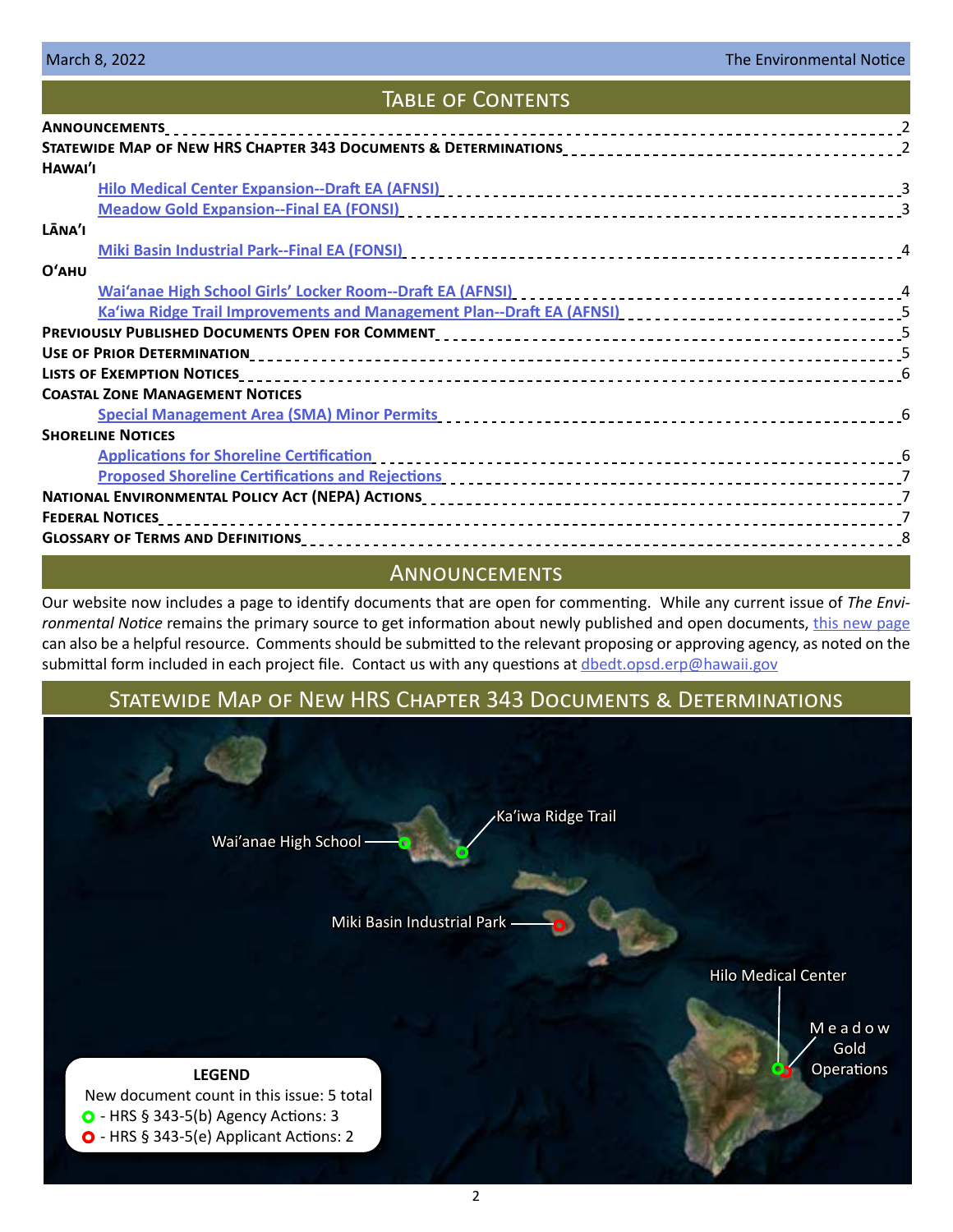# HAWAI'I

# <span id="page-2-0"></span>**[Hilo Medical Center Expansion--Draft EA \(AFNSI\)](https://files.hawaii.gov/dbedt/erp/Doc_Library/2022-03-08-HA-DEA-Hilo-Medical-Center-Expansion.pdf)**

| <b>HRS §343-</b><br>5(a) Trigger           | (1) Propose the use of state or county lands or the use of state or county funds                                                                                                                                                       |
|--------------------------------------------|----------------------------------------------------------------------------------------------------------------------------------------------------------------------------------------------------------------------------------------|
| District(s)                                | South Hilo                                                                                                                                                                                                                             |
| TMK(s)                                     | $(3)$ 2-3-027:002                                                                                                                                                                                                                      |
| Permit(s)                                  | Chapter 6E, HRS Historic Preservation Compliance, Plan Approval, Construction Permits                                                                                                                                                  |
| Proposing/<br><b>Determining</b><br>Agency | State of Hawai'i, Hawai'i Health Systems Corporation/Hilo Medical Center<br>Mari Horike, (808) 932-3124, mhorike@hhsc.org<br>1190 Waiānuenue Avenue, Hilo, HI 96720                                                                    |
| <b>Consultant</b>                          | Munekiyo Hiraga; 305 High Street, Suite 104, Wailuku, HI 96793<br>Bryan Esmeralda, (808) 983-1233, planning@munekiyohiraga.com                                                                                                         |
| <b>Status</b>                              | Statutory 30-day public review and comment period starts. Comments are due by April 7, 2022. Please click on title link<br>above to read the document, then send comments to the proposing/determining agency and copy the consultant. |

The proposed action involves the expansion of the Hilo Medical Center (HMC) which will be implemented in two phases. The Phase 1 addition will be located in a two-story structure above the current physician and visitor parking and will house an ICU containing an expansion of up to 18 beds. The Phase 2 addition will consist of a three-story structure also located above the existing visitor parking. One (1) floor of Phase 2's three-story building will be dedicated to a 12-bed Family Birthing Center containing six (6) Labor, Delivery, Recovery, Postpartum (LDRP) rooms, three (3) isolation LDRP rooms, and three (3) patient rooms for postpartum or antepartum patients. The additional floor has not yet been programmed for use. Both additions will connect to the existing HMC building via enclosed pedestrian bridges. In addition, the proposed action involves the redesign of the current physician and visitor parking areas to accommodate the expansion phases as well as utility connections.

# **[Meadow Gold Expansion--Final EA \(FONSI\)](https://files.hawaii.gov/dbedt/erp/Doc_Library/2022-03-08-HA-FEA-Meadow-Gold-Expansion.pdf)**

| <b>HRS §343-</b><br>5(a) Trigger | (1) Propose the use of state or county lands or the use of state or county funds                                                                                 |
|----------------------------------|------------------------------------------------------------------------------------------------------------------------------------------------------------------|
| District(s)                      | South Hilo                                                                                                                                                       |
| TMK(s)                           | (3) 2-1-012: 025, 005 and 004(por.)                                                                                                                              |
| Permit(s)                        | Numerous (see document)                                                                                                                                          |
| <b>Approving</b><br>Agency       | State of Hawai'i, Department of Land and Natural Resources<br>Gordon Heit, (808) 961-9590, gordon.c.heit@hawaii.gov<br>1151 Punchbowl Street, Honolulu, HI 96813 |
| <b>Applicant</b>                 | Meadow Gold; 11 Railroad Avenue, Hilo, HI 96720<br>Bahman Sadeghi, (949) 678-4726, Bahman Sadeghi@mgdhawaii.com                                                  |
| <b>Consultant</b>                | PBR HAWAII & Associates, Inc.; 1001 Bishop Street, Suite 650, Honolulu, HI 96813<br>Brittany Wheatman, $(808)$ 521-5631, bwheatman@pbrhawaii.com                 |
| <b>Status</b>                    | Finding of No Significant Impact (FONSI) determination                                                                                                           |

Meadow Gold is proposing the expansion of its existing facilities in Hilo, currently located on a 1.42-acre parcel of State land identified as Tax Map Key (TMK) parcel number (3) 2-1-012: 025 (hereinafter referred to as the "Project site"). The expansion of Meadow Gold's facilities will require expansion into portions of other State lands from adjoining users (TMK 2-1-012: 005, County of Hawai'i Department of Parks and Recreation; and TMK 2-1-012: 004, Jas. W. Glover, Ltd.), hereinafter referred to as the "Project." Five existing parcels will be consolidated and resubdivided into five reconfigured parcels in order to create the Project Site. The Project will also provide adequate land area for the adjacent County of Hawai'i's DPR base yard, minimize the impact to adjacent Jas. W. Glover operations, and provide a roadway lot that would allow the extension of Leilani Street. DPR is planning an additional small building to consolidate small storage structures that presently exist.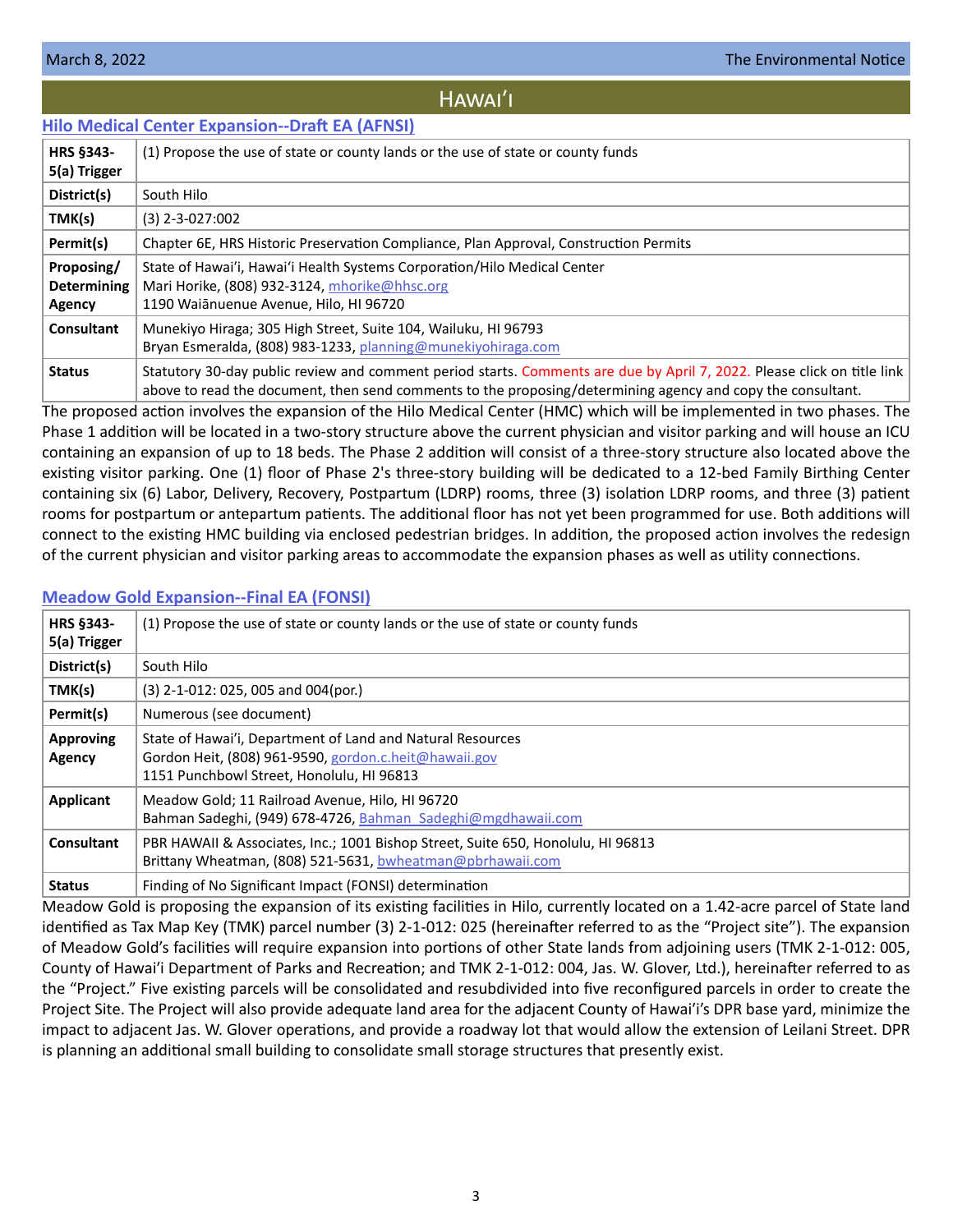# LĀNA'I

# <span id="page-3-0"></span>**[Miki Basin Industrial Park--Final EA \(FONSI\)](https://files.hawaii.gov/dbedt/erp/Doc_Library/2022-03-08-LA-FEA-Miki-Basin-Industrial-Park.pdf)**

| <b>HRS §343-</b><br>5(a) Trigger | (1) Propose the use of state or county lands or the use of state or county funds                                                                                                                          |
|----------------------------------|-----------------------------------------------------------------------------------------------------------------------------------------------------------------------------------------------------------|
| District(s)                      | Lāna'i                                                                                                                                                                                                    |
| TMK(s)                           | $(2)$ 4-9-002:061 (por.)                                                                                                                                                                                  |
| Permit(s)                        | Numerous (see document)                                                                                                                                                                                   |
| <b>Approving</b><br>Agency       | State of Hawai'i, Land Use Commission<br>Dan Orodenker, (808) 587-3822, dbedt.luc.web@hawaii.gov<br>P.O. Box 2359, Honolulu, HI 96804-2359                                                                |
| Applicant                        | Lanai Resorts, LLC, a Hawai'i limited liability company doing business as Pūlama Lāna'i<br>Keiki-Pua Dancil, (808) 237-2001, kdancil@pulamalanai.com<br>733 Bishop Street, Suite 1500, Honolulu, HI 96813 |
| Consultant                       | Munekiyo Hiraga; 305 High Street, Suite 104, Wailuku, HI 96793<br>Chris Sugidono, (808) 244-2015, planning@munekiyohiraga.com                                                                             |
| <b>Status</b>                    | Finding of No Significant Impact (FONSI) determination                                                                                                                                                    |

Pūlama Lāna'i seeks to develop the Miki Basin Industrial Park, a 200-acre master-planned light and heavy industrial development on land adjoining the Lāna'i Airport, the Maui Electric Company power plant, and the existing Miki Basin Industrial Condominium. The project implements the vision for placement of industrial land uses on Lāna'i and expands upon the much-needed industrially zoned land area called for in the Lāna'i Community Plan. The project will include 127 acres for renewable energy projects, 20 acres for infrastructure purposes, 12.5 acres for the relocation of an existing asphalt plant, and 26 acres for new industrial uses. The remaining 14.5 acres will be used for the relocation of an existing concrete recycling and rock crushing operation, and for the storage/stockpiling of aggregate and construction materials. Possible new future industrial uses include warehouse space for cold storage, laboratory/testing facilities, automotive services, animal hospital and other uses.

|                                            | $O'$ AHU                                                                                                                                                                                                                                                                                                                                                                                                                                                                                                                                                                               |  |  |  |
|--------------------------------------------|----------------------------------------------------------------------------------------------------------------------------------------------------------------------------------------------------------------------------------------------------------------------------------------------------------------------------------------------------------------------------------------------------------------------------------------------------------------------------------------------------------------------------------------------------------------------------------------|--|--|--|
|                                            | Wai'anae High School Girls' Athletic Locker Room--Draft EA (AFNSI)                                                                                                                                                                                                                                                                                                                                                                                                                                                                                                                     |  |  |  |
| <b>HRS §343-</b><br>5(a) Trigger           | (1) Propose the use of state or county lands or the use of state or county funds                                                                                                                                                                                                                                                                                                                                                                                                                                                                                                       |  |  |  |
| District(s)                                | Wai'anae                                                                                                                                                                                                                                                                                                                                                                                                                                                                                                                                                                               |  |  |  |
| TMK(s)                                     | $(1)$ 8-5-015:001 (por.)                                                                                                                                                                                                                                                                                                                                                                                                                                                                                                                                                               |  |  |  |
| Permit(s)                                  | Dust Control Plan; Noise Permit (if necessary); Americans with Disabilities Act (ADA) Compliance; Section 6E, HRS Review;<br>Grading, Grubbing, and Stockpiling Permits; Building Permit (electrical, plumbing, civil); Occupancy Permit; Site Development<br>Master Application for Sewer Connection; Storm Drain Connection License (if necessary); Storm Water Quality Strategic<br>Plan; Rules Relating to Water Quality and Storm Drainage Standards Compliance; Special Management Area (SMA) Use<br>Permit - Minor Modification; Waiver Permit (to exceed maximum lot coverage) |  |  |  |
| Proposing/<br><b>Determining</b><br>Agency | State of Hawai'i, Department of Education<br>Mitch Tamayori, (808) 521-5631, Mitch.Tamayori@k12.hi.us<br>Facilities Development Branch, Project Management Section, 3633 Wai'alae Avenue, Room B-201, Honolulu, HI 96816                                                                                                                                                                                                                                                                                                                                                               |  |  |  |
| <b>Consultant</b>                          | PBR HAWAII and Associates, Inc.; 1001 Bishop Street, Suite 650, Honolulu, HI 96813<br>Greg Nakai, (808) 521-5631, gnakai@pbrhawaii.com                                                                                                                                                                                                                                                                                                                                                                                                                                                 |  |  |  |
| <b>Status</b>                              | Statutory 30-day public review and comment period starts. Comments are due by April 7, 2022. Please click on title link<br>above to read the document, then send comments to the Proposing Agency at gnakai@pbrhawaii.com                                                                                                                                                                                                                                                                                                                                                              |  |  |  |
|                                            | The proposed Girls' Athletic Locker Room (GALR) for the Wai'anae High School (WHS) comprises a new building (requiring either                                                                                                                                                                                                                                                                                                                                                                                                                                                          |  |  |  |

removal or relocation of the existing Administration portable building on-campus) and an extension/widening of the fire access road to the northeast of Buildings F and D. The new building will include a Locker Room, Toilet Area, Shower Room, Storage, Laundry Room, Coach's Office, and other support spaces. This is a legislative add-on project needed to comply with Title IX gender equity requirements, per federal and state laws. The intent of this Project is to provide a gender equitable, or better, GALR to the existing Boys Athletic Locker Room.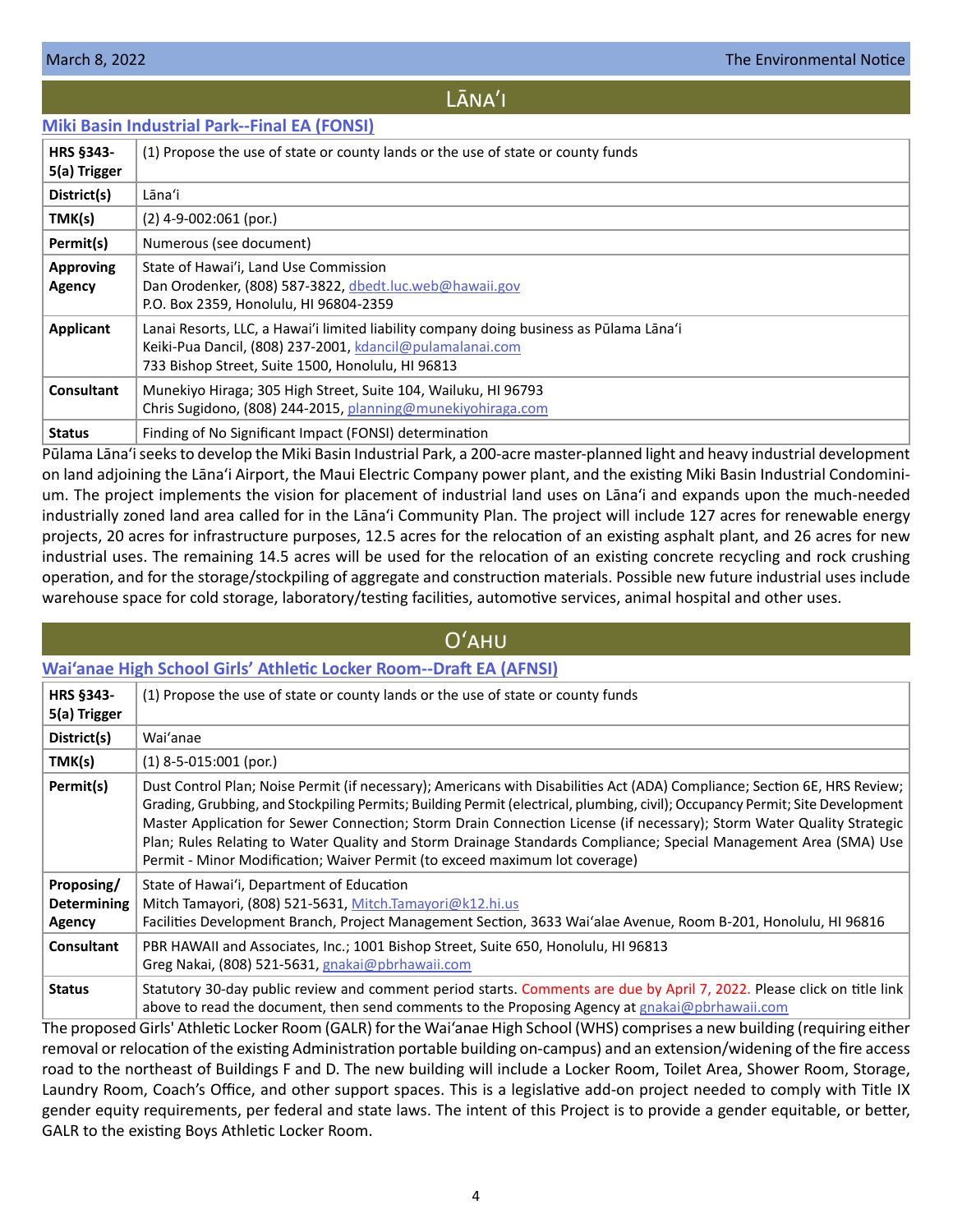# Oʻahu (continued)

### <span id="page-4-0"></span>**[Ka'iwa Ridge Trail Improvements and Management Plan--Draft EA \(AFNSI\)](https://files.hawaii.gov/dbedt/erp/Doc_Library/2022-03-08-OA-DEA-Kaiwa-Ridge-Trail-Improvements-and-Management-Plan.pdf) HRS §343- 5(a) Trigger** (1) Propose the use of state or county lands or the use of state or county funds (2) Propose any use within any land classified as a conservation district **District(s)** Ko'olaupoko **TMK(s)** (1) 4-2-002:017; 016 (por); 048 (por); 4-3-007:077 (por); 018 (por); **Permit(s)** | National Pollutant Discharge Elimination System (NPDES) Permit; Community Noise Permit; Special Management Area Use Permit; Conservation District Use Permit; Grubbing, Grading and Trenching Permit **Proposing/ Determining Agency** State of Hawai'i, Department of Land and Natural Resources Marigold Zoll, (808) 286-6378, [marigold.s.zoll@hawaii.gov](mailto:marigold.s.zoll%40hawaii.gov?subject=) 1151 Punchbowl Street, Honolulu, HI 96813 **Consultant** PBR HAWAII and Associates, Inc.; 1001 Bishop Street, Suite 650, Honolulu, HI 96813 Catie Cullison, (808) 521-5631, [ccullison@pbrhawaii.com](mailto:ccullison%40pbrhawaii.com?subject=) Status Statutory 30-day public review and comment period starts. Comments are due by April 7, 2022. Please click on title link above to read the document, then send comments to the Proposing Agency at [kaiwaridgetrail@gmail.com](mailto:kaiwaridgetrail%40gmail.com?subject=)

The project proposes to improve the Ka'iwa Ridge Trail by implementing a trail management plan concurrently with the installation of a physical improvements to the trail corridor. Proposed improvements include a combination of surface treatments, erosion control measures, fencing or other barriers, and trail signage throughout the trail corridor.

# Previously Published Documents Open for Comment

**Status:** The comment period for these projects began previously. Please click on the links below to read a document, then send comments to the relevant agency and copy any relevant applicant and/or consultant identified in the submission form that follows the preceding agency letter.

# **Hawai**ʹ**i**

# **Comments Due march 10, 2022**

**[Roehrig Single-Family Residence in Wa'awa'a--Draft EA \(AFNSI\)](https://files.hawaii.gov/dbedt/erp/Doc_Library/2022-02-08-HA-DEA-Roehrig-SFR-in-Waawaa.pdf)**

# **Maui**

**[Maui High School Girls Athletic Locker Room--Draft EA \(AFNSI\)](https://files.hawaii.gov/dbedt/erp/Doc_Library/2022-02-08-MA-DEA-Maui-High-School-Girls-Locker-Room.pdf)**

# **O**ʹ**ahu**

**[The Kahala Beach Villas--Draft EA \(AFNSI\)](https://files.hawaii.gov/dbedt/erp/Other_TEN_Publications/2022-02-08-OA-Chapter-25-DEA-Kahala-Beach-Villas.pdf) (ROH Chapter 25)**

# **Comments Due march 28, 2022**

# **Maui**

**[Hale Makua Expansion Rehabilitation Facility--Draft EA \(AFNSI\)](https://files.hawaii.gov/dbedt/erp/Doc_Library/2022-02-23-MA-DEA-Hale-Makua-Expansion-Rehabilitation-Facility.pdf)**

# **O**ʹ**ahu**

**[Repair and Addition to Existing Single Family Dwelling at 1508 Mokulua Drive--Draft EA \(AFNSI\)](https://files.hawaii.gov/dbedt/erp/Other_TEN_Publications/2022-02-23-OA-Chapter-25-DEA-Repair-and-Addition-to-Existing-SFR-1508-Mokulua-Dr.pdf) (ROH Chapter 25)**

# Use of Prior Determination

The State of Hawai'i, Department of Land and Natural Resources [has determined](https://files.hawaii.gov/dbedt/erp/Other_TEN_Publications/2022-03-08-HA-Prior-Determination-DLNR-Milolii-Community-Enrichment-and-Historical-Center.pdf) that additional environmental review is not required for the amendment of General Lease No. S-6038, Miloliʹi-Hoʹopuloa, South Kona, Island of Hawaiʹi, Tax Map Key Nos.: (3) 8-9-014:038-041 [approved](https://dlnr.hawaii.gov/wp-content/uploads/2021/12/D-5.pdf) by the Board of Land and Natural Resources on December 10, 2021.

The purpose of the amendment is to include an additional seven lots to the current lease for the expansion of a Community Enrichment and Historical Center (CEHC) for the community of Miloliʹi, specifically TMKs: (3) 8-9-014:036 and 042, 043, 044, 045, 046 and 047. The proposed CEHC will consist of 2.5 acres with eleven structures of varying sizes including a community pavilion, restrooms, classrooms, storage, water tanks, and canoe hale. [A Final Environmental Assessment \(FEA\) for the original](https://files.hawaii.gov/dbedt/erp/EA_EIS_Library/2012-07-23-HA-FEA-Milolii-Community-Enrichment-Historical-Center.pdf)  [project with a finding of no significant impact \(FONSI\),](https://files.hawaii.gov/dbedt/erp/EA_EIS_Library/2012-07-23-HA-FEA-Milolii-Community-Enrichment-Historical-Center.pdf) was published in the Office of Environmental Quality Control's [The En](https://files.hawaii.gov/dbedt/erp/The_Environmental_Notice/2012-07-23-TEN.pdf)[vironmental Notice, on July 23, 2012](https://files.hawaii.gov/dbedt/erp/The_Environmental_Notice/2012-07-23-TEN.pdf). The Board determined that the amendment of the lease to include seven additional lots with accessory structures is substantially similar to the action that received a FONSI in 2012, is anticipated to have direct, indirect, and cumulative effects similar to those analyzed in the 2012 FEA, and was analyzed within the range of alternatives.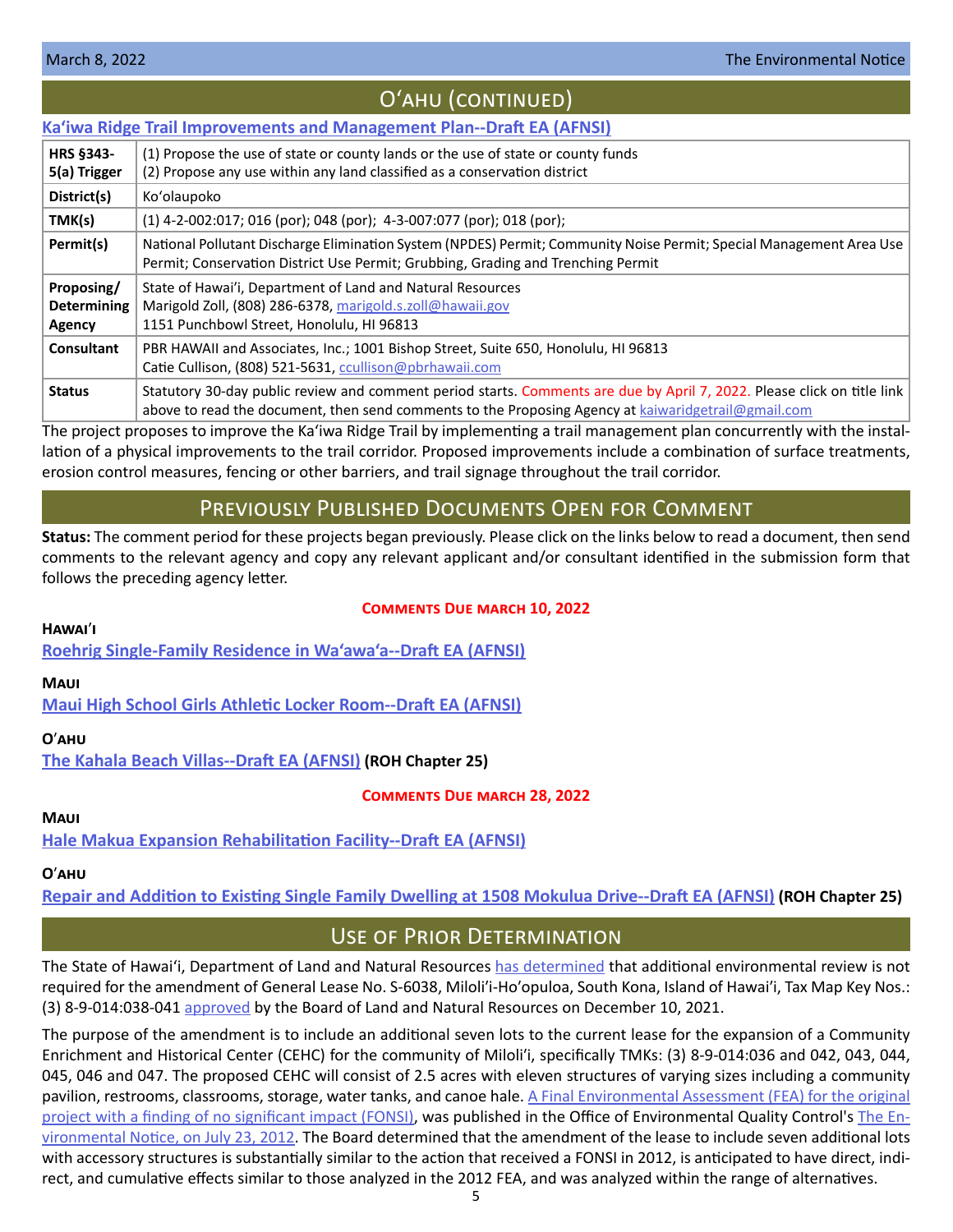# Lists of Exemption Notices

<span id="page-5-0"></span>Pursuant to  $HAR \frac{6}{9}$  11-200.1-17, State and county agencies that have determined specific actions to be exempt from the requirement to prepare an EA are required to submit a listing of such exemptions made during the previous month. Following are Lists of Exemption Notices submitted by various agencies for February [20](http://oeqc2.doh.hawaii.gov/List_Ex_Notice/2019-10-08-SOH-HHFDC-List-of-Exemptions-Sep-2019.pdf)22; please follow up with the identified agency contact on each list for additional information about any specific exemption:

# **County of Hawai**ʻ**i County of Maui**

[Department of Public Works](https://files.hawaii.gov/dbedt/erp/List_Ex_Notice/2022-03-08-COH-DPW-List-of-Exemptions-Feb-2022.pdf) **[Department of Planning](https://files.hawaii.gov/dbedt/erp/List_Ex_Notice/2022-03-08-COM-Planning-Dept-List-of-Exemptions-Feb-2022.pdf)** [Office of Housing and Community Development](https://files.hawaii.gov/dbedt/erp/List_Ex_Notice/2022-03-08-COH-OHCD-List-of-Exemptions-Feb-2022.pdf) [Department of Environmental Management](https://files.hawaii.gov/dbedt/erp/List_Ex_Notice/2022-03-08-COM-DEM-List-of-Exemptions-Feb-2022.pdf)

# **State of Hawai**ʻ**i**

[Department of Accounting and General Services](https://files.hawaii.gov/dbedt/erp/List_Ex_Notice/2022-03-08-SOH-DAGS-List-of-Exemptions-Feb-2022.pdf) **City and County of Honolulu**

[Department of Land and Natural Resources](https://files.hawaii.gov/dbedt/erp/List_Ex_Notice/2022-03-08-SOH-DLNR-List-of-Exemptions-Feb-2022.pdf)

[Department of Fire and Public Safety](https://files.hawaii.gov/dbedt/erp/List_Ex_Notice/2022-03-08-COM-DFPS-List-of-Exemptions-Feb-2022.pdf)

[Department of Education](https://files.hawaii.gov/dbedt/erp/List_Ex_Notice/2022-03-08-SOH-DOE-List-of-Exemptions-Feb-2022.pdf) [Department of Design and Construction](https://files.hawaii.gov/dbedt/erp/List_Ex_Notice/2022-03-08-CCH-DDC-List-of-Exemptions-Feb-2022.pdf)

[Department of Transportation](https://files.hawaii.gov/dbedt/erp/List_Ex_Notice/2022-03-08-SOH-DOT-List-of-Exemptions-Jan-2022.pdf) (list for January 2022; no exemptions for February 2022)

Hawai[ʹi Housing Finance and Development Corporation](https://files.hawaii.gov/dbedt/erp/List_Ex_Notice/2022-03-08-SOH-HHFDC-List-of-Exemptions-Feb-2022.pdf)

# Coastal Zone Management Notices

Special Management Area (SMA) Minor Permits

The SMA Minor permits below have been approved  $(HRS \S 205A-30)$ . For more information, contact the relevant county/state planning agency: Honolulu [(808) 768-8015]; Hawaiʻi [East (808) 961-8288], [West (808) 323-4770]; Kauaʻi [(808) 241-4050]; Maui [(808) 270-7735]; Kakaʻako or Kalaeloa Community Development District [(808) 587-2846]

| Location (TMK)                                        | <b>Description (File No.)</b>                                            | <b>Applicant/Agent</b>                          |
|-------------------------------------------------------|--------------------------------------------------------------------------|-------------------------------------------------|
| Kaua'i: Kōloa (2-6-022: 020)                          | National Tropical Botanical Garden (NTBG) Tram Road (SMA(M)-<br>$2022-6$ | Kukui'ula Development Company<br>(Hawai'i), LLC |
| Kaua'i: Moloa'a (4-9-009: 002)                        | Private Access Road (SMA(M)-2022-8)                                      | <b>Bow Engineering</b>                          |
| Kaua'i: Wainiha (5-8-006: 024)                        | Power Pole Installation (SMA(M)-2022-9)                                  | William Cleeton                                 |
| Maui: Lahaina (4-2-002: 001 and 016,<br>4-3-002: 026) | Napili Kai (SM2 20210052)                                                | Gregg Nelson, President - Napili Kai<br>Ltd     |
| Maui: Lahaina (4-6-030: 001)                          | Demolition and Rebuild (SM2 20210098)                                    | Owen Ala                                        |
| Maui: Kīhei (3-9-030: 004)                            | New Construction of Second Accessory Unit (SM2 20220014)                 | Gerald Belton Shuttleworth                      |
| O'ahu: Lā'ie (5-5-002: 100)                           | Two Single-Family Dwellings (2022/SMA-2)                                 | Devin Moncur                                    |

# **SHORELINE NOTICES**

# Applications for Shoreline Certification

The shoreline certification applications below are available for review and comment at the Department of Land and Natural Resources offices on Kaua'i, Hawai'i, Maui, and Honolulu, 1151 Punchbowl Street, Room 220 ([HRS § 205A-42](https://www.capitol.hawaii.gov/hrscurrent/Vol04_Ch0201-0257/HRS0205A/HRS_0205A-0042.htm) and [HAR § 13-](https://dlnr.hawaii.gov/ld/files/2013/07/Ch13-222-Amend-Compil-Stand-Rev1.pdf) [222-12](https://dlnr.hawaii.gov/ld/files/2013/07/Ch13-222-Amend-Compil-Stand-Rev1.pdf)). **Maps and photos of each application file can be viewed [here](https://ags.hawaii.gov/survey/shoreline/#apps)**. All comments shall be submitted in writing to the State Land Surveyor, 1151 Punchbowl Street, Room 210, Honolulu, HI 96813 and postmarked no later than 15 calendar days from the date of this public notice of the application. For more information, call Ian Hirokawa at (808) 587-0420.

| File No. | Location                                  | <b>TMK</b>       | Applicant        | Owner                                       |
|----------|-------------------------------------------|------------------|------------------|---------------------------------------------|
|          | OA-1981   59-205 Ke Nui Road, O'ahu 96712 | (1) 5-9-002: 059 | Gil P. Bumanglag | South Sea Holdings, LLC (by Donna Y. Baker) |
| HA-621   | Lot 2 Ke Kailani Subdivision, Hawai'i     | (3) 6-8-036: 002 | Chase Bushor     | HFIP. LLC                                   |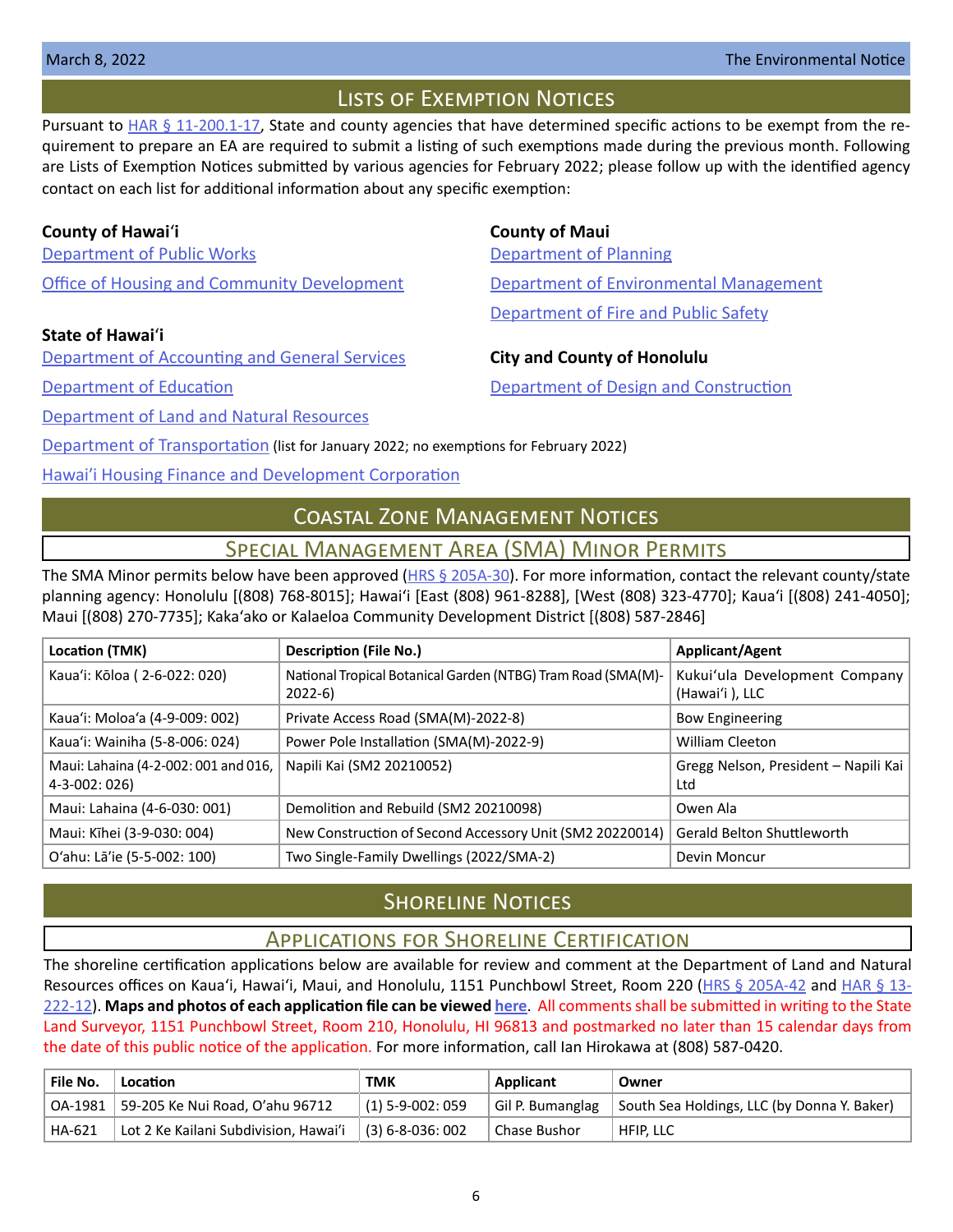# SHORELINE NOTICES (CONTINUED)

# Proposed Shoreline Certifications and Rejections

<span id="page-6-0"></span>The shoreline notices below have been proposed for certification or rejection by the Department of Land and Natural Resourc-es [\(HRS § 205A-42](http://HRS § 205A-42) and [HAR § 13-222-26\)](https://dlnr.hawaii.gov/ld/files/2013/07/Ch13-222-Amend-Compil-Stand-Rev1.pdf). Any person or agency who wants to appeal shall file a notice of appeal in writing with DLNR no later than 20 calendar days from the date of this public notice. Send the appeal to the Board of Land and Natural Resources, 1151 Punchbowl Street, Room 220, Honolulu, Hawai'i 96813.

| File No. | <b>Status</b> | Location                                                       | TMK              | Applicant               | Owner                    |
|----------|---------------|----------------------------------------------------------------|------------------|-------------------------|--------------------------|
| HA-615   |               | Proposed   Along Naupaka Kai Place, Hawai'i   (3) 6-9-009: 004 |                  | Wes Thomas Associates   | Serenity on the Sea, LLC |
| KA-463   |               | Proposed   3610 Rice Street, Kaua'i 96766                      | (4) 3-5-002: 002 | Honua Engineering, Inc. | RMR Group, Inc.          |

# National Environmental Policy Act (NEPA) Actions

As a courtesy, listed below are documents submitted for publication that have been prepared pursuant to NEPA, rather than Chapter 343, HRS (sometimes referred to as "HEPA"). Accordingly, these entries may have unique comment periods. Occasionally, actions are subject to both NEPA and HEPA. In those cases, a separate Chapter 343, HRS, entry would be published in *The Environmental Notice* when a relevant document or determination is submitted to OPSD/ERP.

# **[Wake Atoll Rat Eradication Program Final Environmental Assessment - FONSI-FONPA](https://files.hawaii.gov/dbedt/erp/Other_TEN_Publications/2022-03-08-NEPA-FONSI-FONPA-FEA-Wake-Atoll-Rat-Eradication-Program.pdf)**

| <b>Island</b> | Wake Atoll                                                                                                       |  |
|---------------|------------------------------------------------------------------------------------------------------------------|--|
| Proposing /   | U.S. Air Force, 611th Civil Engineer Squadron/CEIE                                                               |  |
| Approving     | 10471 20th Street, Suite 325, Joint Base Elmendorf-Richardson, Alaska 99506                                      |  |
| Agency        | Richard Mauser, EAIP/NEPA Coordinator, (907) 726-7981, richard.mauser@us.af.mil                                  |  |
| <b>Status</b> | The U.S. Air Force will accept comments for a 16-day public comment period beginning on 8 March and ending on 23 |  |
|               | March 2022. Send comments to Proposing/Approving agency.                                                         |  |

The Environmental Assessment has been publish previously and finalized by USDA as the lead agency. The U.S. Air Force under their guiding regulations requires a FONSI-FONPA be publish as a cooperating agency. The purpose of the proposed action is to eradicate the invasive Pacific rat (*Rattus exulans*), an invasive species that poses a threat to human health and native flora and fauna, from Wake Atoll. The proposed eradication project is a cooperative effort between the U.S. Department of Agriculture Animal and Plant Health Service - Wildlife Services, US Air Force, US Fish and Wildlife Service, and Island Conservation. The program will consist of a primary eradication effort followed by post-eradication activities that will increase the likelihood of success. The primary tool will be rodenticide(s) applied using various aerial and ground-based application methods that are designed to increase the likelihood of a successful eradication and minimize the risk to human health and the environment.

# Federal Notices

As a courtesy, listed below are some relevant entries from the Federal Register published since the last issue of *The Environmental Notice*. **For more information, click on the title link**, also available at [www.federalregister.gov](http://www.federalregister.gov).

**Notice: [Endangered and Threatened Wildlife and Plants; Draft Recovery Plan for 50 Hawaiian Archipelago Species](https://www.federalregister.gov/documents/2022/02/24/2022-03614/endangered-and-threatened-wildlife-and-plants-draft-recovery-plan-for-50-hawaiian-archipelago) (published by the U.S. Fish and Wildlife Service on 02/24/2022)**

The USFWS announces the availability of a draft recovery plan for 50 Hawaiian archipelago species. Review and comments are requested from the public and local, State, Tribal, and Federal agencies. To ensure consideration, comments on the draft recovery plan must be received on or before April 25, 2022. However, information about any species will be accepted at any time. Click on the title link above for additional information about submitting comments.

**Notice: [Western Pacific Fishery Management Council; Public Meetings](https://www.federalregister.gov/documents/2022/02/28/2022-04137/western-pacific-fishery-management-council-public-meetings) (published by NOAA on 02/28/2022)** The Western Pacific Fishery Management Council (Council) will hold various committee and Council meetings to take actions on fishery management issues in the Western Pacific Region. The meetings will be held by web conference between March 15

and March 24, 2022. For specific times and agendas, click on the title link above and see SUPPLEMENTARY INFORMATION.

# **Proposed Rule: [International Fisheries; Pacific Tuna Fisheries; 2022-2024 Commercial Fishing Restrictions for](https://www.federalregister.gov/documents/2022/03/04/2022-04434/international-fisheries-pacific-tuna-fisheries-2022-2024-commercial-fishing-restrictions-for-pacific)**

**[Pacific Bluefin Tuna in the Eastern Pacific Ocean](https://www.federalregister.gov/documents/2022/03/04/2022-04434/international-fisheries-pacific-tuna-fisheries-2022-2024-commercial-fishing-restrictions-for-pacific) (published by NOAA on 03/04/2022)**

NMFS is proposing to implement annual limits on commercial catch of Pacific bluefin tuna (*Thunnus orientalis*) in the eastern Pacific Ocean for 2022-2024. This action is necessary to conserve Pacific bluefin tuna and for the United States to satisfy international obligations. Comments on the proposed rule and supporting documents must be submitted in writing by April 4, 2022.